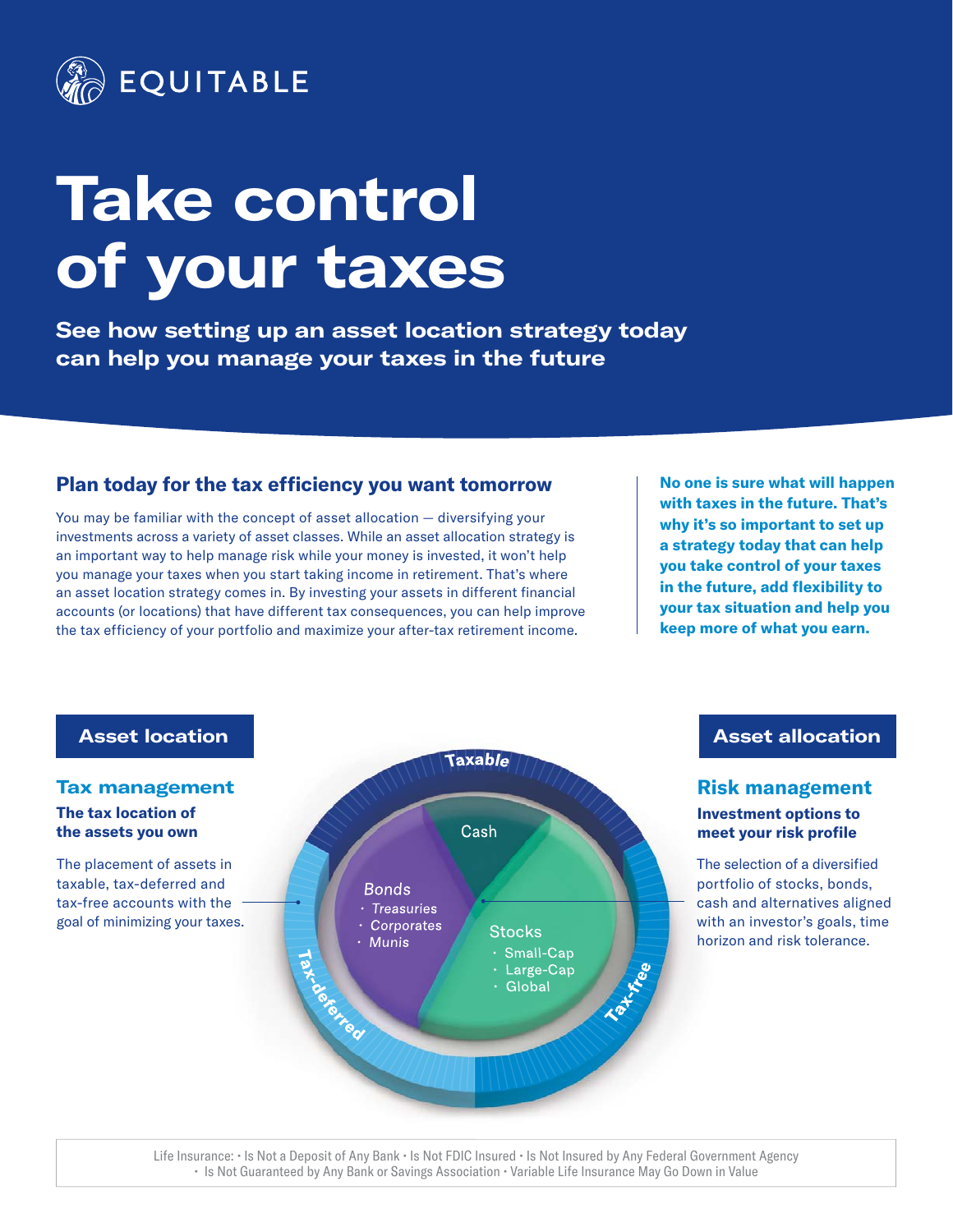# **Not all accounts are created equal when it comes to taxes**

When you're building wealth, the accounts you use can either be taxable, tax-deferred or tax-free. When you generate income from those assets, the money you receive will either be taxable or income tax-free. Optimally, you'll want the benefits of tax-deferred assets as you build wealth and income that is tax-free, when you retire.



# **Tax treatment glossary**

| <b>Taxable</b>                                                                                                                     | <b>Tax-deferred</b>                                                                                                                                                                                                                                  | <b>Tax-free</b>                                                                                      |
|------------------------------------------------------------------------------------------------------------------------------------|------------------------------------------------------------------------------------------------------------------------------------------------------------------------------------------------------------------------------------------------------|------------------------------------------------------------------------------------------------------|
| You will pay taxes on interest and/or<br>capital gains each year from your<br>brokerage, CD, Money Market and<br>savings accounts. | Will be invested pretax and grow<br>tax-deferred. All distributions from your<br>tax-deferred accounts will be fully taxable<br>at ordinary income tax rates when<br>withdrawn (will not be subject to 10%<br>penalty if withdrawn after age 591/2). | Will be invested after tax, but you will<br>not pay taxes on any distributions<br>from these assets. |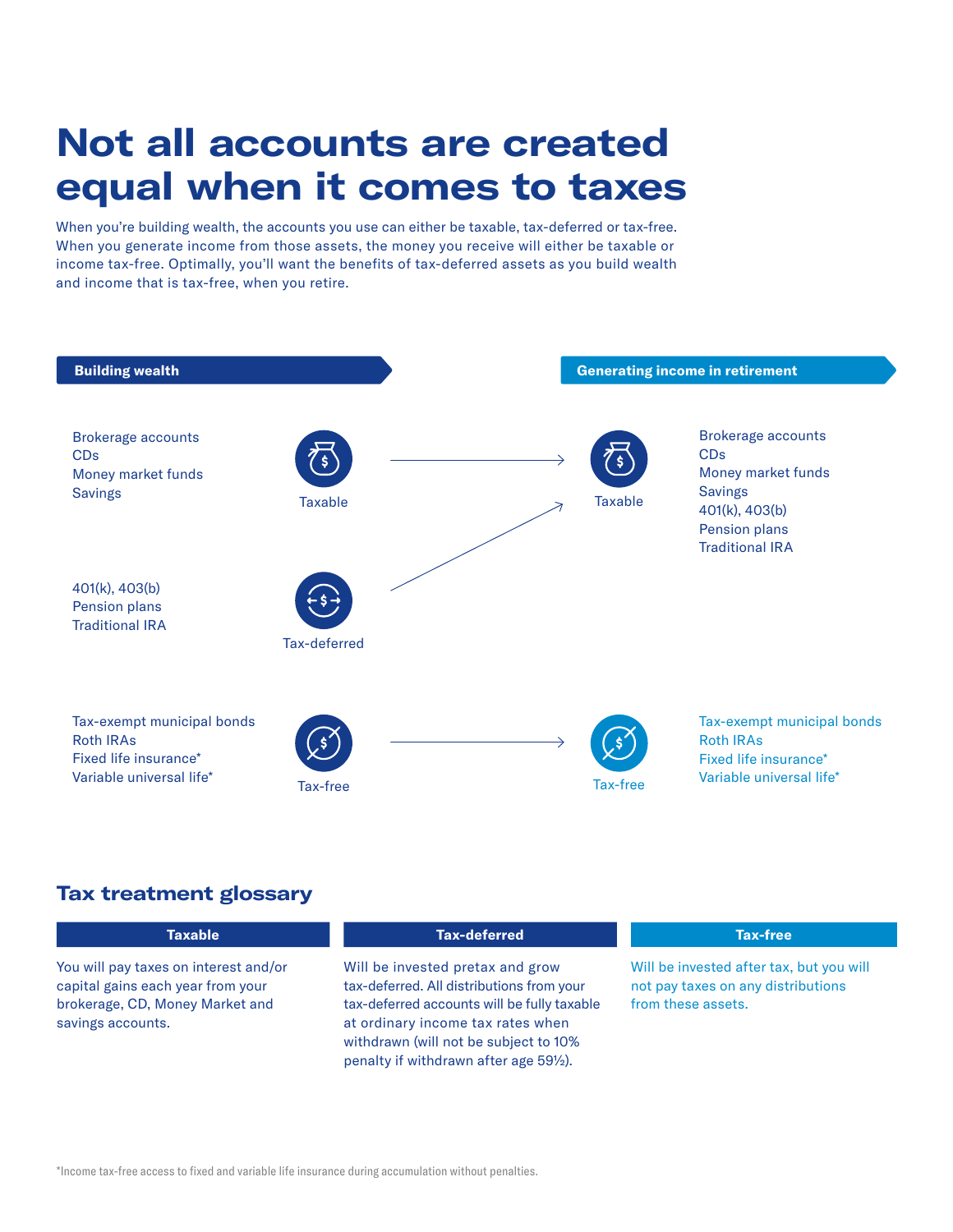# **Each tax-free account has different benefits**

There are four main types of financial accounts that produce tax-free income: municipal bonds, tax-exempt, Roth IRAs, fixed life insurance and variable universal life insurance. Each has different benefits to consider. Which one(s) could help you achieve your retirement goals?

#### **Which tax-free account is right for your retirement?**

|                                      | Tax-free<br>municipal bonds | <b>Roth IRA</b> | <b>Fixed life</b><br>insurance | <b>Variable</b><br>universal life<br>insurance |
|--------------------------------------|-----------------------------|-----------------|--------------------------------|------------------------------------------------|
| <b>Fixed investments options</b>     |                             | $\checkmark$    | $\checkmark$                   | $\checkmark$                                   |
| <b>Equity investments options</b>    |                             | ✓               |                                | $\prec$                                        |
| Free from income contribution limits | $\mathcal{S}$               |                 | $\prec$                        | $\prec$                                        |
| Income tax-free death benefit        |                             |                 | $\overline{\mathcal{A}}$       | $\checkmark$                                   |

| Tax-free<br>municipal bonds                                                                                        | <b>Roth IRA</b>                                                                                                                                   | <b>Fixed life insurance</b>                                   | Variable universal<br>life insurance                                         |
|--------------------------------------------------------------------------------------------------------------------|---------------------------------------------------------------------------------------------------------------------------------------------------|---------------------------------------------------------------|------------------------------------------------------------------------------|
| Fixed returns with no<br>contribution limits, You'll<br>typically get a low return and<br>have no equity exposure. | Fixed and equity investments, with<br>income-based contribution limits.<br>Not available for those filing jointly<br>earning more than \$208,000. | Fixed returns with<br>no income-based<br>contribution limits. | Fixed and equity investments<br>with no income-based<br>contribution limits. |

Each of these options provides different attributes before retirement and after retirement starts. Each has advantages and, possibly, limitations. No one asset may be better for you. That is a decision you must make after consulting with your financial professionals. However, a strong retirement portfolio has assets located across this broad spectrum so as to provide you with maximum flexibility as to how to manage your overall retirement

income. This package shows how life insurance might fit into this overall retirement mix. Where you have a death benefit need, funding a cash value life insurance policy might allow you to have another location to your overall retirement tax planning picture. We're showing you how a life insurance contract can work with your other investments and the IRS plans you hold that are designed to facilitate retirements savings such as Roth IRAs.

### **Why you should plan your distribution strategy today?**

You may think you can wait until retirement to establish your asset location strategy. However, to ensure tax control when taking retirement income, you may need to invest in particular types of accounts when building wealth. This is why it's important to plan as early as possible.

> **A variable universal life insurance contract is a contract with the primary purpose of providing a death benefit. It is also a long-term financial investment that can allow potential accumulation of assets through customized, professionally managed investment portfolios. These portfolios are closely managed in order to satisfy stated investment objectives.**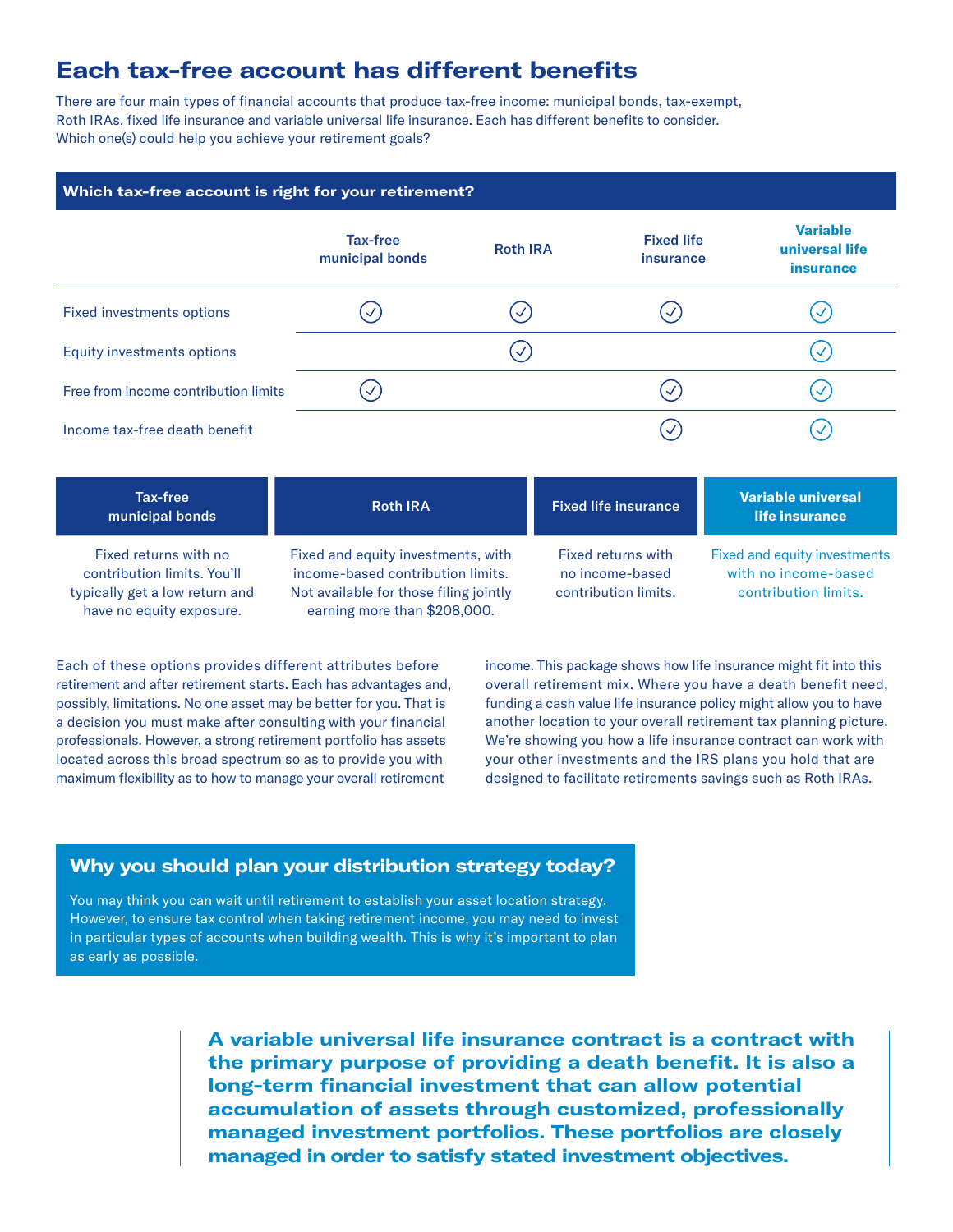|                                    | <b>Tax-free</b><br>municipal bonds                                                                                              | <b>Roth IRA</b>                                                                                                                              | <b>Fixed life insurance</b>                                                                                                                                                                                                                                                        | <b>Variable universal life</b>                                                                                                                                                                                                                                                                        |
|------------------------------------|---------------------------------------------------------------------------------------------------------------------------------|----------------------------------------------------------------------------------------------------------------------------------------------|------------------------------------------------------------------------------------------------------------------------------------------------------------------------------------------------------------------------------------------------------------------------------------|-------------------------------------------------------------------------------------------------------------------------------------------------------------------------------------------------------------------------------------------------------------------------------------------------------|
| <b>Description</b>                 | Municipal bonds offer<br>a fixed interest rate<br>and the income is<br>generally exempt<br>from income taxes.                   | A retirement account<br>funded with after-tax<br>contributions and future<br>withdrawals are received<br>income tax-free.                    | Provides death benefit protection and<br>policy cash value. The cash value earns a<br>fixed rate of return and may be accessed<br>by policy loans and withdrawals.                                                                                                                 | Provides death benefit protection and<br>potential policy cash value. The cash<br>value has the potential to grow based<br>on the underlying investment options<br>selected. There is investment risk,<br>including the loss of principal invested.                                                   |
| <b>Costs and</b><br>expenses       | N/A                                                                                                                             | Depends on the underlying<br>investments used to fund<br>the Roth IRA. May have<br>plan costs.                                               | Charges associated with a life insurance<br>policy generally include a front-end load,<br>monthly administrative charge, monthly<br>segment charge, cost of insurance<br>charge, and a charge for riders and a<br>potential surrender charge. Generally<br>lasting about 15 years. | Charges associated with a life insurance<br>policy generally include a front-end<br>load, monthly administrative charge,<br>investment management fee, cost of<br>insurance charge, mortality and expense<br>risk charge, and a charge for riders and a<br>potential surrender charge about 10 years. |
| <b>Liquidity</b>                   | These bonds pay the<br>stated fixed interest<br>until maturity. There<br>may be loss of principal<br>if sold prior to maturity. | Gains on distributions<br>taken before age 591/2 will<br>be taxed. There is a 10%<br>penalty for distributions<br>taken prior to age 591/2.1 | The policy cash surrender value can<br>generally be accessed income tax-free via<br>withdrawals up to your basis (total<br>premiums paid) in the policy or loans from<br>a life insurance policy that is not a MEC. <sup>1</sup>                                                   | The policy cash surrender value can<br>generally be accessed income tax-free<br>via withdrawals up to your basis (total<br>premiums paid) in the policy or loans from<br>a life insurance policy that is not a MEC. <sup>1</sup>                                                                      |
| <b>Safety</b>                      | The risk of default<br>and loss of capital<br>but historically, it<br>has been rare.                                            | Depends on the underlying<br>investments used to fund<br>the Roth IRA.                                                                       | The policy cash value earns a fixed<br>rate of return and is not subject to<br>fluctuations of principal; the policy<br>generally takes several years to build<br>up a substantial cash value.                                                                                     | The policy cash value is subject to<br>investment fluctuations, including<br>possible loss of principal. A sustained<br>market downturn could require additional<br>premiums to keep the policy inforce.                                                                                              |
| <b>Guarantees</b><br>of insurance  | None.                                                                                                                           | Depends on the underlying<br>investments used to fund<br>the Roth IRA.                                                                       | Provides a death benefit that is<br>generally received income tax-free<br>by beneficiaries.                                                                                                                                                                                        | Provides a death benefit that is generally<br>received income tax-free by beneficiaries.                                                                                                                                                                                                              |
| <b>Fluctuation</b><br>of principal | None.<br>There may be loss of<br>principal if sold prior<br>to maturity.                                                        | Depends on the underlying<br>investments used to fund<br>the Roth IRA.                                                                       | The policy cash value is not subject to<br>fluctuations of principal. It generally<br>takes several years to build up a<br>substantial cash value.                                                                                                                                 | The policy cash value is subject to<br>investment fluctuations, including<br>possible loss of principal. A sustained<br>market downturn could result in<br>additional premium requirements to<br>keep the policy inforce.                                                                             |
| <b>Taxation</b>                    | Income is tax-exempt<br>from federal taxes.<br>Please check on<br>state rules. <sup>2</sup>                                     | Distributions received<br>after age 591/2 are received<br>income tax-free as long as<br>the Roth IRA had been<br>established for 5 years.    | Under current federal tax rules,<br>distributions are received income<br>tax-free via withdrawals up to your<br>basis (total premiums paid) in the<br>policy or loans from a life insurance<br>policy that is not a MEC. <sup>1</sup>                                              | Under current federal tax rules,<br>distributions are received income<br>tax-free via withdrawals up to your<br>basis (total premiums paid) in the policy<br>or loans from a life insurance policy that<br>is not a MEC. <sup>1</sup>                                                                 |

# **Review of tax-free accounts**

1 Loans and withdrawals reduce the policy's cash value and death benefit, may cause certain policy benefits or riders to become unavailable, and increase the chance the policy may lapse. You may need to pay higher premiums in later years to keep the policy from lapsing. If the policy lapses, is surrendered or becomes a Modified Endowment Contract (MEC), the loan balance at such time would generally be viewed as distributed and taxable under the general rules for distribution of policy cash values.

2 Income from municipal bonds may be subject to the Alternative Minimum Tax (AMT), and capital appreciation from discounted bonds may be subject to state or local taxes. Capital gains are not exempt from federal income tax. Interest income from municipal bonds may impact how Social Security benefits are taxed. Please consult with your tax advisor for additional information.

Under current federal tax rules, you generally may take federal income tax-free withdrawals up to your basis (total premiums paid) in the policy or loans from a life insurance policy that is not a MEC. Certain exceptions may apply for partial withdrawals during the policy's first 15 years. If the policy is a MEC, all distributions (withdrawals or loans) are taxed as ordinary income to the extent of gain in the policy, and may also be subject to an additional 10% premature distribution penalty prior to age 59½, unless certain exceptions are applicable.

**Please remember cash value life insurance does have other considerations you should review carefully before selecting a life insurance policy. Please keep these important points in mind and review with your financial professional:**

- **• If you do not keep paying the premium on a life insurance policy, you will lose substantial money in early years.**
- **• To be effective, you need to hold the policy until death. A life insurance policy generally takes years to build up a substantial cash value.**
- **• You must qualify medically and financially for life insurance, unlike a Roth IRA.**